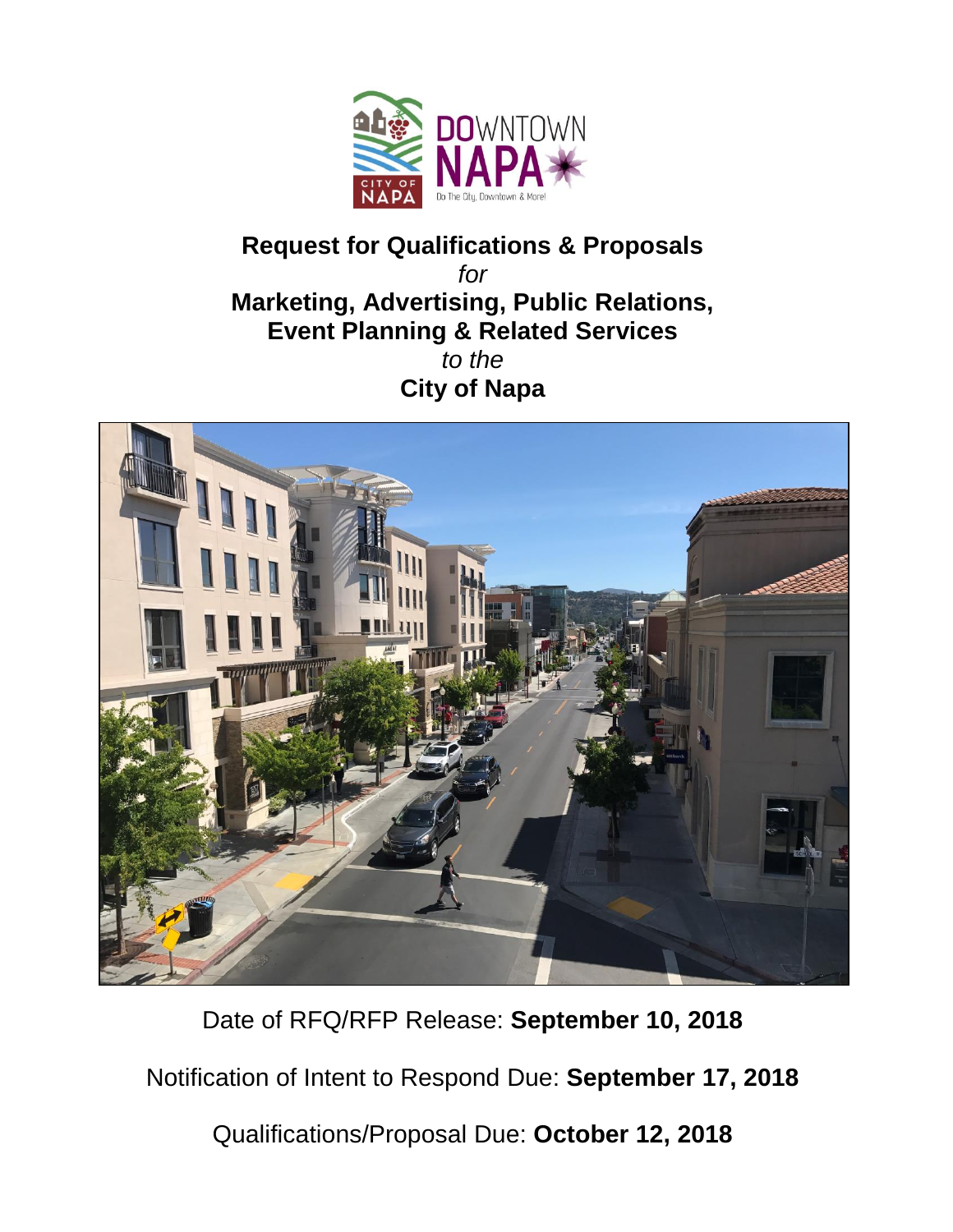# **I. BACKGROUND**

The City of Napa enjoys world recognition due to its relationship with the Napa Valley, which is world renown for producing award-winning wines and superb cuisine. The City of Napa is committed to using that reputation to appropriately and strategically market the City of Napa (and the ["Do Napa"](http://donapa.com/) brand) to new and returning visitors.



The City of Napa provides the largest selection of lodging choices than any other city in Napa County. As part of the Napa Valley [Tourism Improvement District,](https://www.countyofnapa.org/1765/Tourism-Improvement-District-Committee) the City of Napa has established targeted marketing programs that have helped spur annual revenue growth for the hospitality industry. While current marketing activity has been successful, there is still significant need to promote Napa amidst the emergence of competing wine regions both domestically and internationally.

# **II. REQUEST FOR QUALIFICATIONS AND PROPOSALS**

The City of Napa is seeking proposals from firms highly-experienced in Marketing, Advertising, Public Relations, Event Planning & Related Services for the fiscal year contract period of July 1, 2019 through June 30, 2020. At the end of the one-year contract, the City of Napa may act to renew the contract if goals are met.

The selected consultant will work with City of Napa Economic Development (Staff), [City of Napa](http://www.cityofnapa.org/746/Tourism-Improvement-District)  [Tourism Improvement District's \(TID\)](http://www.cityofnapa.org/746/Tourism-Improvement-District) Local Governing Committee (LGC), representatives from Napa's lodging groups, retail businesses and other hospitality establishments to increase lodging stays within the City of Napa. The LGC is comprised of seven members; five of whom represent the lodging industry, one member who represents the City, and one member representing a visitorserving or destination-marketing entity who holds an at-large seat. The LGC meets monthly and manages funds generated by the Tourism Improvement District.

Currently, the City is under contract with a marketing consultant who has developed the work plan and budget as illustrated in **Attachment A.** This work plan and budget was approved by the City Council for the 2018-2019 fiscal year, and is attached here strictly for illustrative purposes related to program tasks and activities. This work plan does not have to be duplicated as part of the proposal component of this RFQ/RFP; but can serve as an example of typical tasks that will be evaluated as part of the proposal process.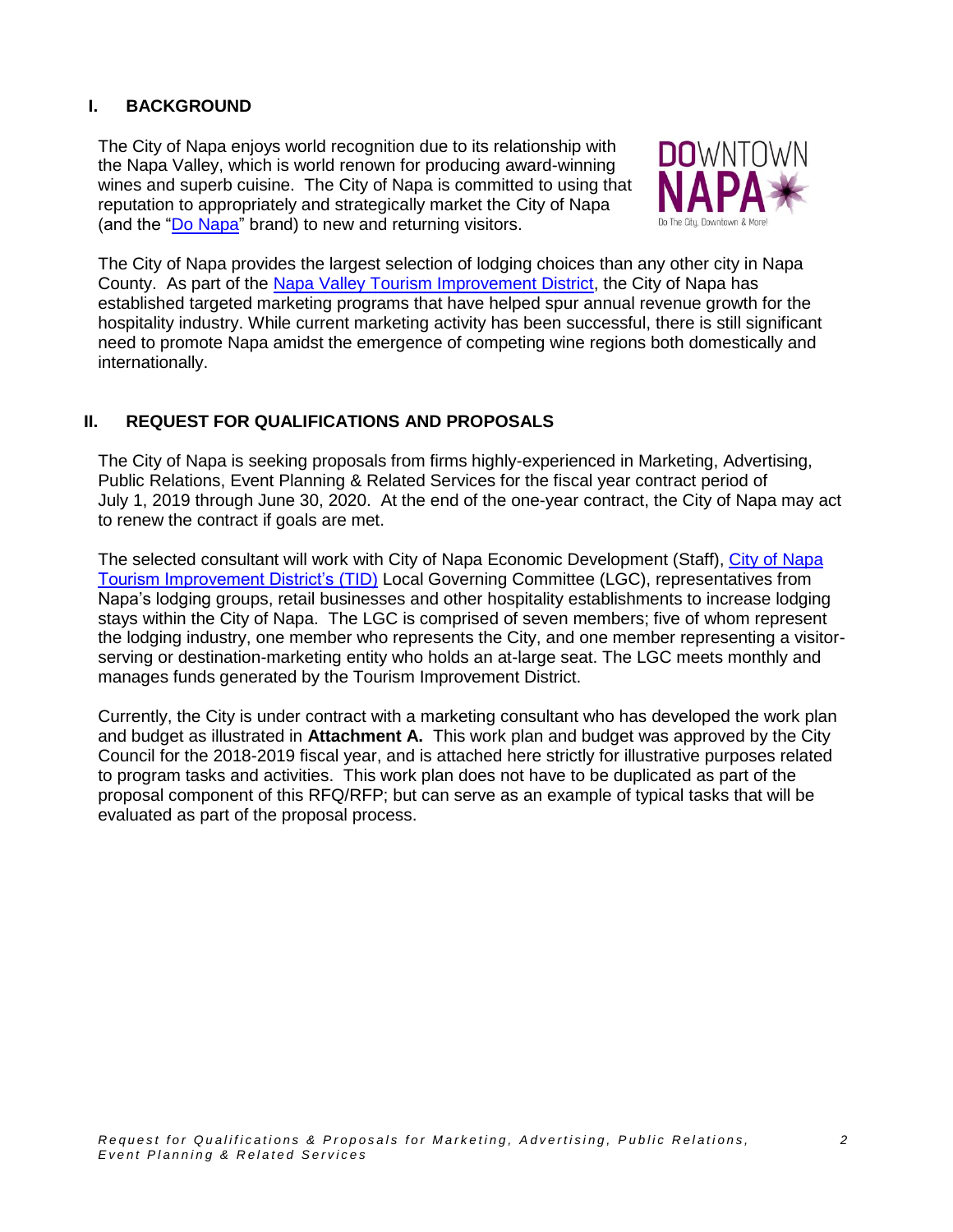# **III. RFQ/RFP PROJECT SCHEDULE\***

| September 10, 2018   | RFQ/RFQ/RFP issued                                                        |
|----------------------|---------------------------------------------------------------------------|
| October 12, 2018     | RFQ/RFQ/RFP deadline to submit (consultant proposals due by 4 p.m.)       |
| October 15, 2018     | Qualified respondents shortlisted                                         |
| October 30, 2018     | Interviews for shortlisted firms                                          |
| November 6, 2018     | Selected consultant notified                                              |
| Nov. 7- Dec. 7, 2018 | Selected consultant drafts proposed marketing budget                      |
| December 11, 2018    | Special Napa TID LGC meeting to review/discuss proposed marketing         |
|                      | budget                                                                    |
| January 22, 2019     | Regular TID Meeting to review/approve final marketing budget              |
| July 1, 2019         | Contract Term Begins - Please be aware that the approval of this contract |
|                      | by City Council is subject to the City's budgeting process.               |

*\*Please note that this schedule is subject to change.*

# **IV. PROPOSAL FORMAT**

Succinct and clear proposals are appreciated**.** Applicants should submit samples of similar work performed for other clients along with a recent client list. We will observe strict confidentiality with the work samples though we request permission to contact your reference list.

#### **Proposals should include the following items and be produced using the following format:**

## **A. Cover Letter and Contact Information (Qualifications Section).**

Please include a cover letter that expresses your firm's interest in the project and summarize any relevant experience. Please tell us what you know about the City of Napa's hospitality industry, downtown district, and why you believe your firm could make a difference here. This letter should be signed by the project lead or firm principal, along with their corresponding contact information (address, email, direct phone number).

## **B. Firm Qualifications and Team Member Bios (Qualifications Section).**

Please share information on your team and your firm. Highlight your relevant client and project list, awards, accomplishments, and special recognitions. Please also share your firm's experience regarding:

- i. the development of branding and image creation for other destinations;
- ii. special or unique knowledge of the Napa destination market;
- iii. the development of interactive websites and identification of the sites; attributes, issues being addressed, etc.;
- iv. the design and creation of special events; other firms with whom you have teamed and the role of your firm in project coordination; and
- v. social media campaigns and other creative marketing efforts.

We understand that the scope of this project requires multiple areas of expertise. If your submittal is a partnership between firms, please be sure to include the qualifications and experience of **all** team members included in the proposal.

## **C. References (Qualifications Section).**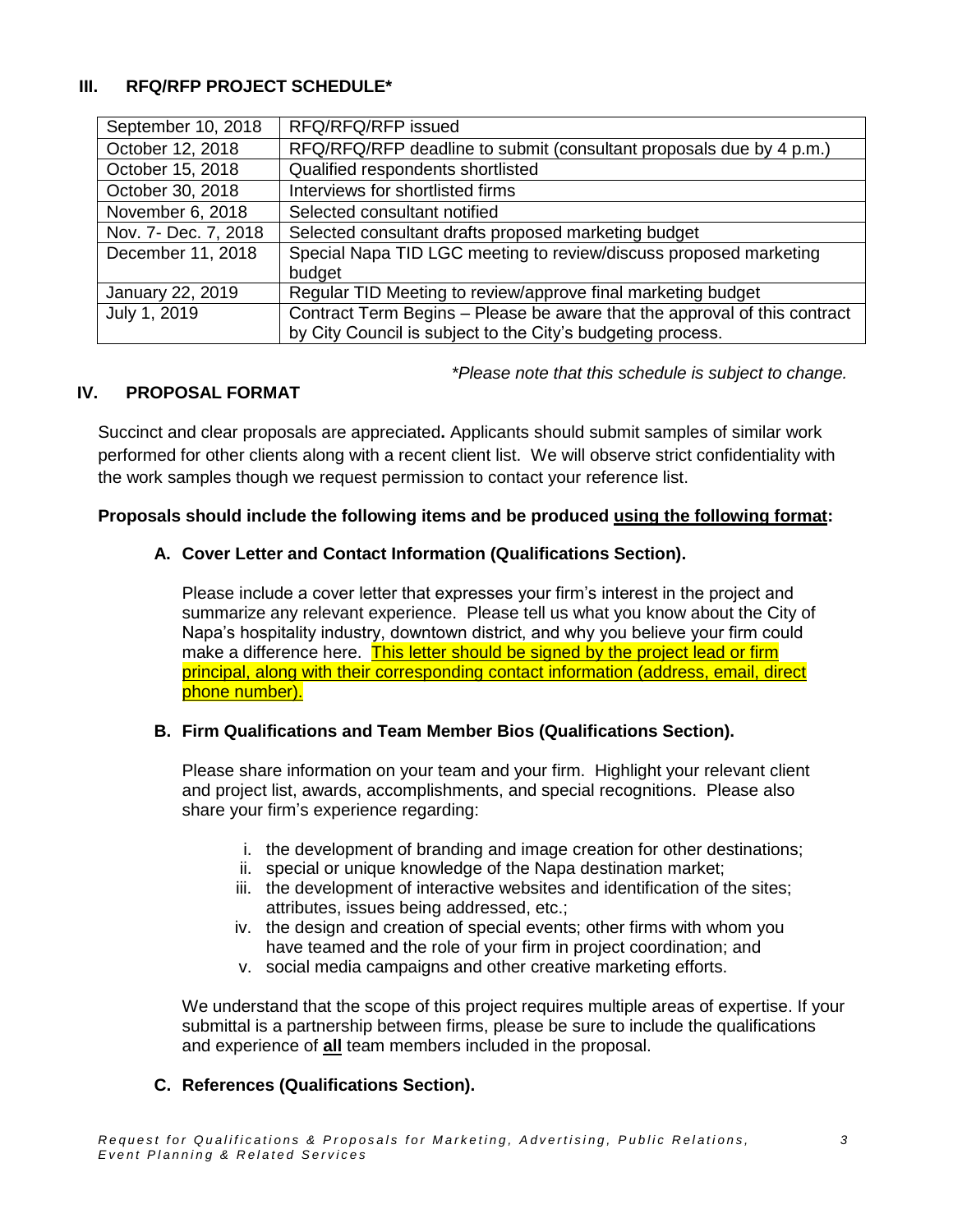Please provide at least three references for your firm.

## **D. Portfolio (Qualifications Section).**

Please include recent sample collateral materials and components of successful marketing programs that you have developed. Include examples of former:

- i. branding campaigns;
- ii. tag lines;
- iii. advertising and special publicity pieces;
- iv. press releases;
- v. social media posts;
- vi. website;
- vii. professional photography and video production (provide links);
- viii. events your firm has produced; and
- ix. analytics for any/all of the above.

# **E. Approach/Project Tasks (Proposal Section).**

Proposal approaches should explain how your firm will:

- i. work with the LGC and Staff to develop a vision, goals, and measurable marketing strategies;
- ii. influence new travelers, and persuade travelers who have already visited Napa to return; and
- iii. effectively communicate positive attributes of the City of Napa's lodging industry, wine tasting rooms, breweries & distilleries, creative restaurant and culinary destinations, arts and culture, health and wellness lifestyle pursuits, historic tourism, outdoor recreation, and shopping (apparel & specialty retail).

# **F. Budget Estimate (Proposal Section).**

As part of your proposal, please include:

- i. a typical, but detailed, budget estimate for the scope of work you propose;
- ii. the hourly rate of each team member, and other sub-consultants;
- iii. a list of anticipated reimbursable expenses and the rate charged for each;
- iv. tasks by categories, with budget options if needed; and
- v. the total proposed contract amount.

## **G. Schedule (Proposal Section).**

Please provide a schedule for the implementation of the proposed project tasks that your firm proposes above (beginning July 1, 2019).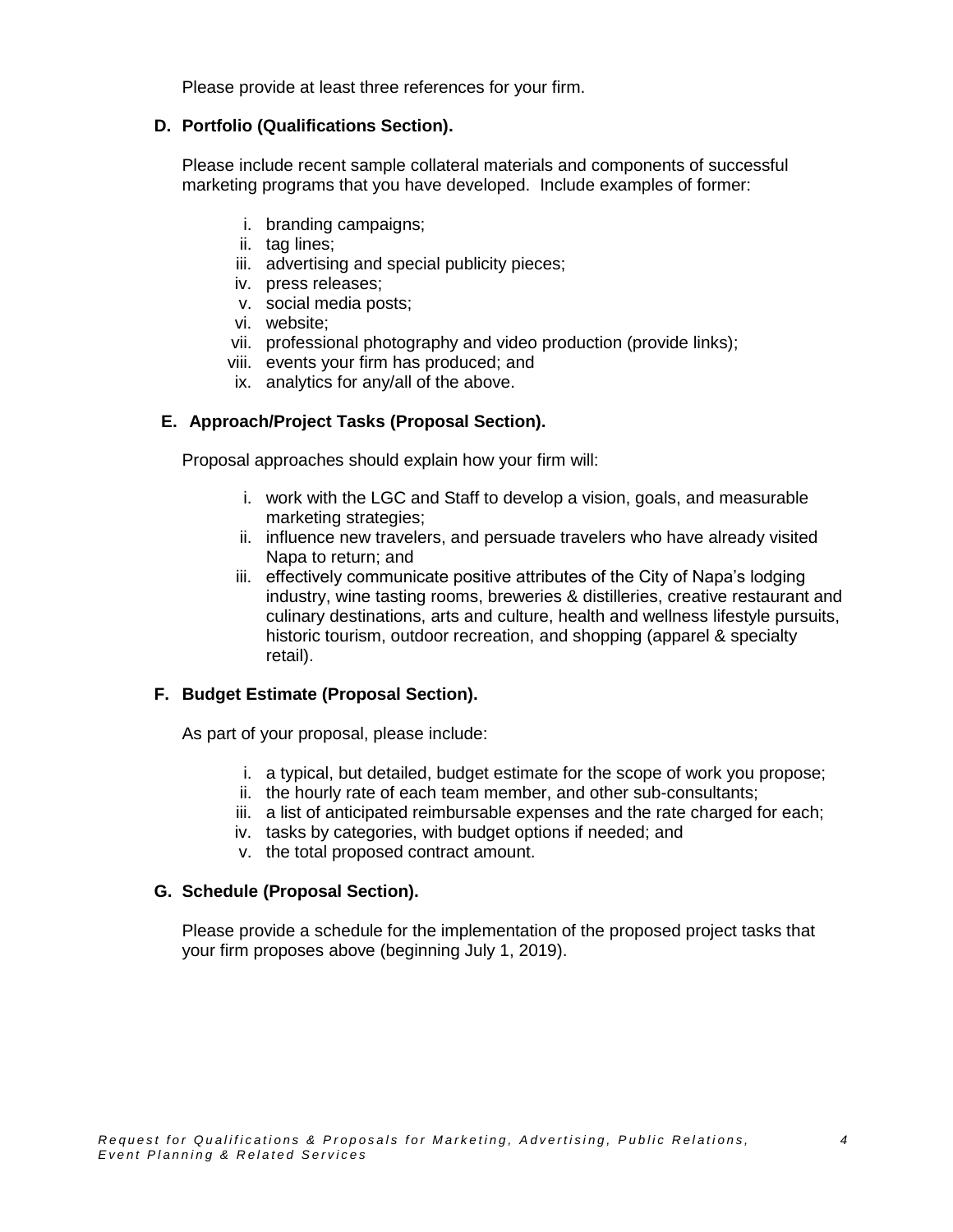# **V. SELECTION PROCESS**

Qualifications/Proposals in response to this RFQ/RFP will be received/reviewed by Staff and distributed to members of the LGC. The LGC will score each submittal using the following criteria:

- a) Cover letter's expression of enthusiasm and knowledge of the Napa market;
- b) depth and breadth of firm qualifications and team member experience;
- c) quality, relevance, and creativity expressed in portfolio;
- d) references;
- e) project understanding and focused approach/proposed project tasks;
- f) budget estimate as it relates to the potential return on investment;
- g) proposed schedule; and
- h) ability to follow requested proposal format as established above.

Staff will tally the individual scores, and provide a ranking to the LGC. Staff will then work with the LGC to identify the number of firms to be interviewed.

## **VI. NOTIFICATION OF STATUS**

Respondents who are identified as a shortlisted firm will be notified via email of their selection to move forward in the RFQ/RFP process. Agencies that have not been selected will be notified after a contract has been awarded.

# **VII. INTENTION TO RESPOND AND QUESTIONS ABOUT THE PROJECT**

All agencies interested in responding should make their intentions to respond with a qualifications/proposal submittal known by emailing their "intention to respond" to Shari Cooper at [scooper@cityofnapa.org](mailto:scooper@cityofnapa.org) by Monday, September 17, 2018. Respondents will be included on a "Respondents List" and will receive any project updates; including all questions that all respondents pose and answers to those questions by the City representative.

Any and all questions about the RFQ/RFP should be **submitted in writing** to: Shari Cooper at [scooper@cityofnapa.org.](mailto:scooper@cityofnapa.org) All questions and answers are subject to the State of California Ralph M. Brown Act and will be distributed to the "Respondents List."

## **VIII. SUBMITTAL FORMAT AND REQUIREMENTS**

Proposal and Qualifications must be submitted both in electronic and hard-copy format.

Please 1) **EMAIL** your Proposal and Qualifications to [scooper@cityofnapa.org;](mailto:scooper@cityofnapa.org) and 2) mail or hand deliver **eight (8) bound copies** and one reproducible copy to:

> **Shari Cooper c/o City of Napa – Economic Development Division Community Services Bldg. | 1600 First Street / P.O. Box 660 | Napa, CA 94559 \*\*\*\*\*\*ALL QUALIFICATIONS/ PROPOSALS MUST BE RECEIVED BY 4:00 PM, on Friday, October 12, 2018 \*\*\*\*\*\***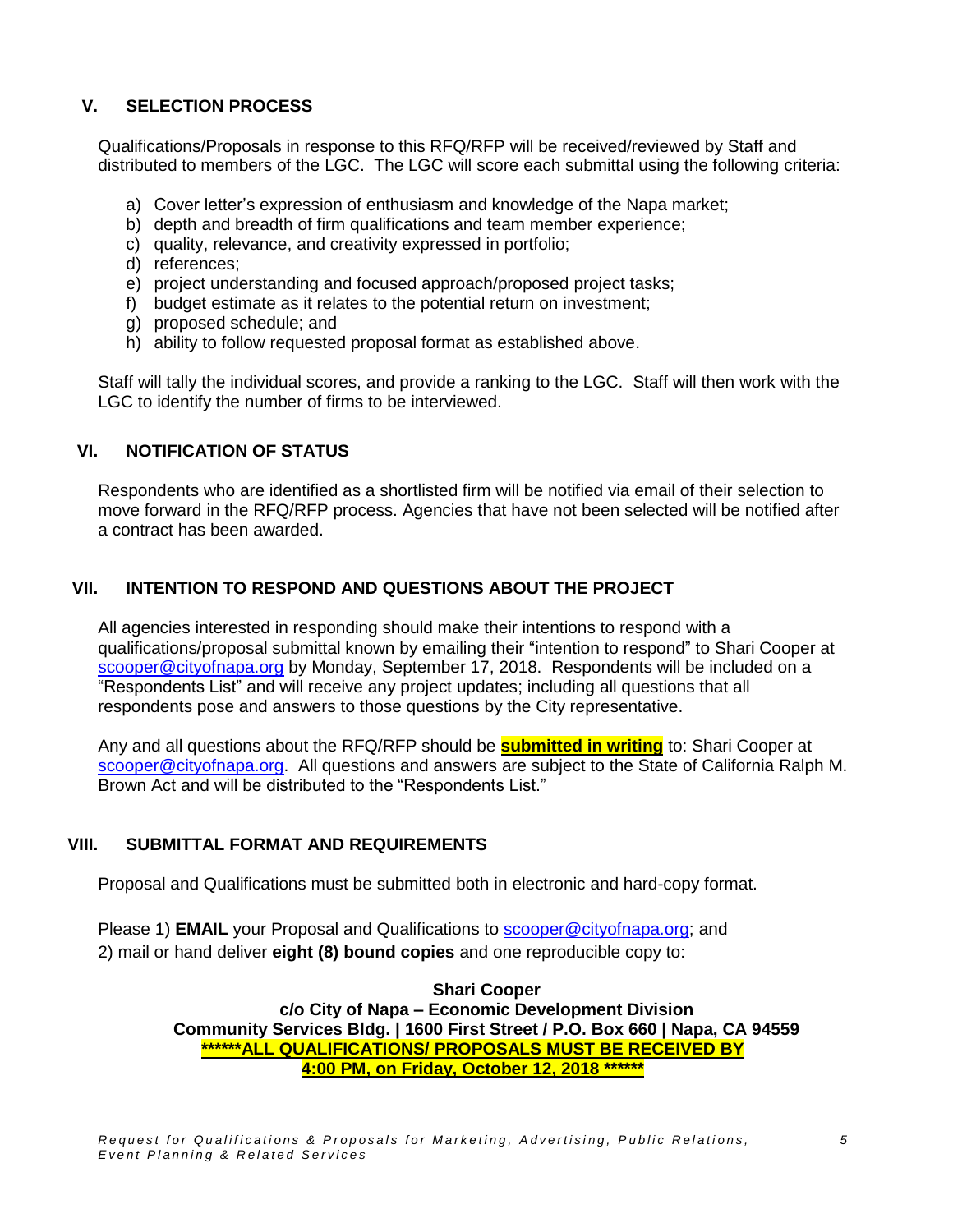

## **CURRENT CONSULTANT SCOPE OF SERVICES AND SCHEDULE OF PERFORMANCE**

#### **For Fiscal Year 2018-2019**

Currently, the City is under contract with a marketing consultant who has developed the work plan and budget as illustrated below**.** This work plan and budget was approved by the City Council for the 2018-2019 fiscal year, and is attached here strictly for illustrative purposes related to program tasks and activities. This work plan does not have to be duplicated as part of the proposal component of this RFQ/RFP; but can serve as an example of typical tasks that will be evaluated as part of the proposal process.

| <b>Budget Line Item</b>                                                                                                                                                                                                                                                                                                         | <b>Monthly Cost</b> | <b>Annual Cost</b> |
|---------------------------------------------------------------------------------------------------------------------------------------------------------------------------------------------------------------------------------------------------------------------------------------------------------------------------------|---------------------|--------------------|
| <b>Account Management &amp; Strategy</b>                                                                                                                                                                                                                                                                                        | \$4,000             | \$48,000           |
| <b>Content Marketing (PR/Social Media)</b>                                                                                                                                                                                                                                                                                      | \$6,500             | \$78,000           |
| Digital Management, Strategy &<br><b>Optimization</b><br>Scope: Includes Display/SEM Management,<br>SEO Management, CRM Management,                                                                                                                                                                                             |                     |                    |
| eMarketing Management                                                                                                                                                                                                                                                                                                           | \$4,500             | \$54,000           |
| <b>Culinary Crawls</b> (6 per year, \$3,500 per<br>event)<br>Scope: Coordinating, promoting, and hosting<br>6-bimonthly Culinary Crawls. Estimate includes<br>F&B and promotional hard costs.                                                                                                                                   | \$3,500/event       | \$21,000           |
| <b>BottleRock 2019 Awareness Campaign</b><br>Scope: Includes time and content management<br>during festival, as well as event hard costs and<br>social promotion. Budget requires two (2)<br>festival passes be provided at no cost. A<br>portion of the budget will be allocated to the<br>cost of lodging for two (2) nights. |                     | \$9,500            |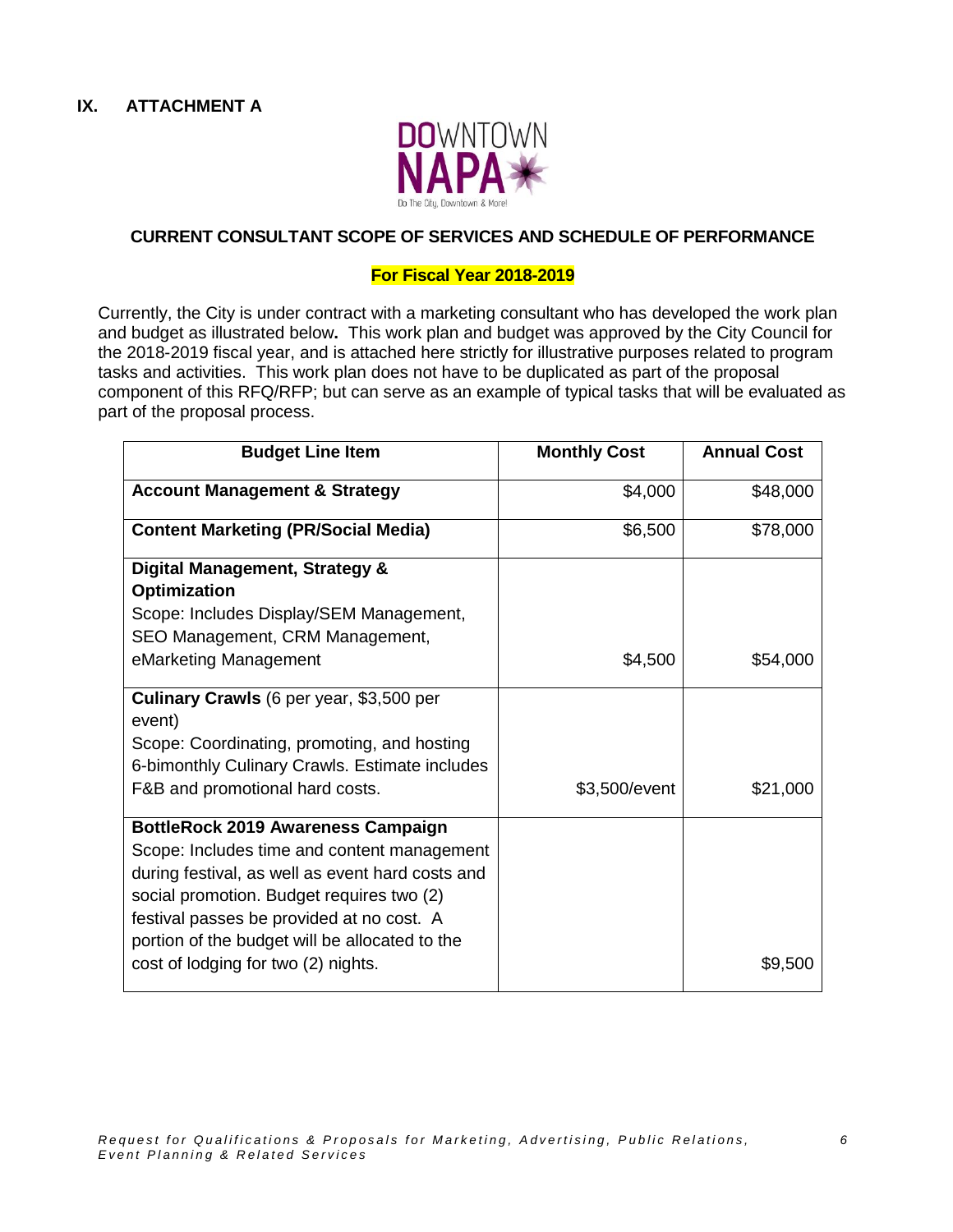| Do Napa Video Series Campaign<br>Scope: Exact concept to be presented and<br>approved by the City prior to project beginning.<br>Estimate includes film crew and supporting<br>hard costs, design, coordination and project<br>time for the following deliverables: video post-<br>production, sponsored social posts, and<br>website content. Budget requires lodging be<br>provided at no charge during shoot, as<br>needed.                           | \$40,000  |
|----------------------------------------------------------------------------------------------------------------------------------------------------------------------------------------------------------------------------------------------------------------------------------------------------------------------------------------------------------------------------------------------------------------------------------------------------------|-----------|
| <b>Creative Production</b><br>Scope: Includes design of advertising creative<br>included in paid media scope/budget,<br>campaign landing pages, Culinary Crawl flyers<br>as needed, branded social content as needed,<br>and website design updates to support<br>DoNapa.com refresh project.                                                                                                                                                            | \$66,650  |
| <b>Social Influencer Campaign</b><br>Scope: Implement year-long social influencer<br>campaign, hosting 1-2 influencers in-market<br>per month. Lodging properties will provide<br>compensated two-night stay accommodations.<br>Costs include in-market activities and travel<br>expenses which will be paid upon completion<br>of the trip.                                                                                                             | \$30,000  |
| <b>FAM Tour Coordination</b> Scope: Includes<br>planning and coordination of one tour with 5-6<br>writers. Hard costs to be estimated separately<br>and paid for by the Downtown Napa<br>Association.                                                                                                                                                                                                                                                    | \$9,000   |
| <b>Paid Digital Media</b><br>Scope: Hard costs for paid social media<br>(Facebook and Instagram with other tactics<br>introduced as needed), paid search (including,<br>but not limited to, weekly Google Adwords<br>Search Management, Keyword Experiments,<br>and Retargeting), and paid video advertising<br>(including, but not limited to, ConnectedTV and<br>similar platforms). All design work to be<br>allocated to creative production budget. | \$103,400 |